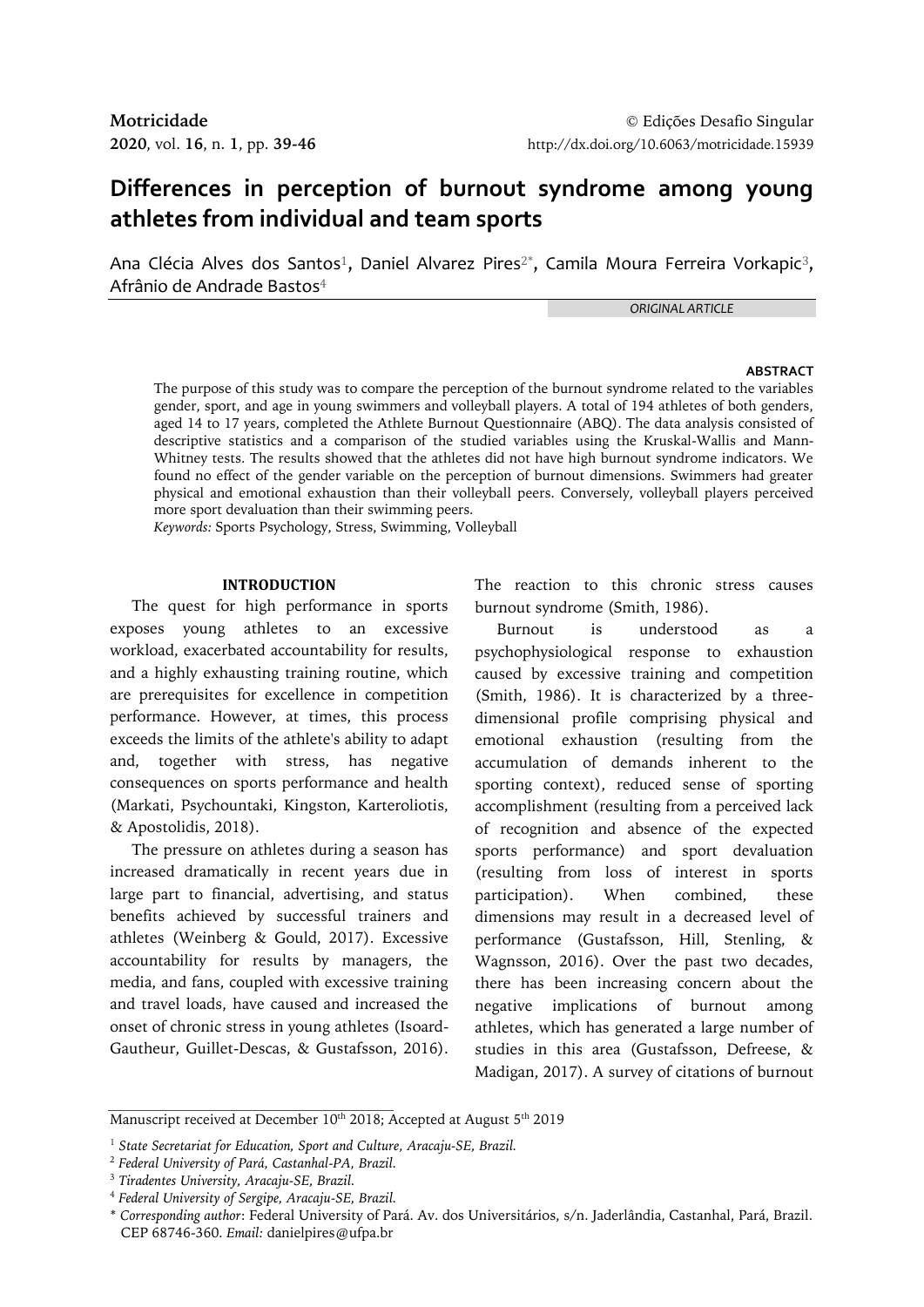syndrome in the sports context identified more than 100 published studies (Gustafsson, Hancock, & Côté, 2014).

Individual and collective sports have different technical, tactical, and psychosocial characteristics (Gustafsson, Kentta, Hassmen, & Lundqvist, 2007), which may have repercussions on different perceptions regarding the manifestation of burnout. When making a mistake, a swimmer can immediately lose the competition, whereas a volleyball player can be helped by their teammates, who can perform well and win the match. Coakley (1992) noted that the occurrence of burnout in collective sports is less frequent than in individual sports, suggesting that interpersonal relationships among team members favor the construction of social identities that extrapolate the sporting context. This was not the case with athletes of individual sports, who were accustomed to perceiving other athletes as opponents. In addition, in sports teams, the teammates play the role of allies against the control exercised by parents, coaches, and other individuals of the sports context, favoring the experience of autonomy and independence.

Burnout has become one of the main concerns in youth sports (Isoard-Gautheur, Guillet-Descas, & Duda, 2013; Isoard-Gautheur et al., 2016). Appleton, Hall, and Hill (2009) and Curran, Appleton, Hill, and Hall (2011) showed that young athletes are affected by burnout syndrome and abandon the sport (a phenomenon known as dropout), freeing and distancing themselves from sports practice. Due to the difficulty of diagnosing burnout syndrome (Gustafsson et al*.*, 2017), it is possible that significant numbers of young athletes of various sports, whether collective or individual, are affected by the syndrome, with its manifestations, causes and consequences going unnoticed. Therefore, studies of this nature contribute to the discussion about the variables associated with burnout in the sports environment.

Thus, this study measures the dimensions of burnout syndrome in volleyball and swimming athletes to provide support to coaches for the

prevention of harmful behaviors to athletes. The purpose of this study was to compare the perception of the syndrome related to the variables gender, sport, and age.

## **METHOD**

# **Participants**

The study was conducted with 194 athletes of both genders (66 women and 128 men) from different Brazilian states, aged 14 to 17 years (117 aged 14-15 years old and 77 aged 16-17 years old,  $M=15.21\pm1.35$ ), who practiced swimming (n=128, M=15.05±0.67) or volleyball  $(n=66, M=15.52\pm2.09)$  and participated in the Brazilian Youth Swimming Championship and the Northeast Volleyball Cup. Participants presented  $M=3.84\pm2.29$  years of time of practice (swimming M=4.86±2.10 and volleyball  $M=1.86\pm0.97$ ). The sample was selected using a simple random method among the participants of the competitions.

# **Instruments**

The ABQ is the most commonly used inventory for the assessment of burnout syndrome in athletes (Gerber et al., 2018; Goodger, Gorely, Lavallee, & Harwood, 2007). It was originally developed by Raedeke and Smith (2001) and later validated and translated into other languages such as Spanish (Fernández, Palacios, Fernández, Otero, & Raedeke, 2012) and Portuguese (Pires, Brandão & Silva, 2006; Guedes & Souza, 2016). The ABQ consists of 15 questions answered on a five-point Likert scale ranging from (1) "Almost never" to (5) "Almost always", with the following intermediate frequencies: (2)"Rarely", (3) "Sometimes" and (4) "Often". Scores are calculated for each subscale and are obtained from the arithmetic mean of the answers given to the five items corresponding to each burnout dimension and to a total burnout value calculated by the arithmetic mean of all 15 instrument items. The questions assess the frequency of burnoutrelated feelings based on antecedent and consequent symptoms in three dimensions or subscales, namely, physical and emotional exhaustion; reduced sense of sports accomplishment, and sport devaluation.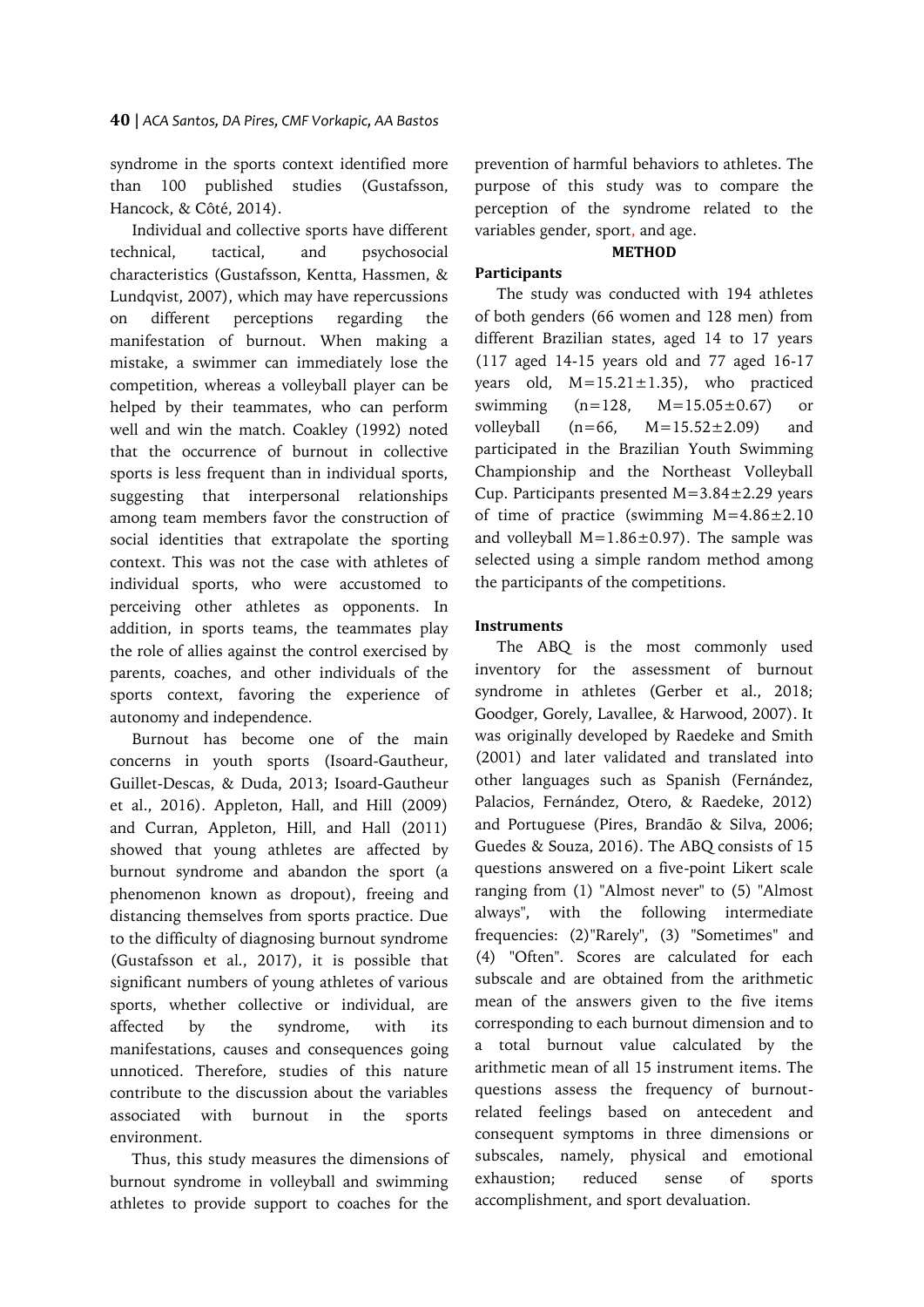## **Procedures**

Direct contact was made with the presidents of the Sergipe Aquatic Federation and the Sergipe Volleyball Federation, and the study was explained. It was also necessary to contact the President of the Brazilian Confederation of Aquatic Sports, which organized the championship, to gain access to the venue.

Team coaches or managers were contacted next, who then informed the parents/guardians and athletes about the study, providing authorization for the application of the questionnaires as long as it did not affect the competitions. Athletes were contacted at the beginning of the tournaments and instructed on how to complete the ABQ and sociodemographic data collection form. Athletes completed the instruments in an average time of 10 minutes.

The study was approved by the Committee of Ethics in Research with Humans of Federal University of Sergipe (Universidade Federal de Sergipe - UFS), according to CEP/UFS opinion n. 36928214.1.0000.5546.

### **Statistical analysis**

The data were analyzed in phases. The first phase consisted of a descriptive data analysis (mean and standard deviation) to characterize the sample and to identify burnout syndrome scores. The Kolmogorov-Smirnov test was then used to test normality, which indicated a nonparametric distribution of the data. Lastly, the following variables were compared relative to the three burnout dimensions: gender, sport modality, and age, using the Kruskal-Wallis and Mann-Whitney tests. The data were analyzed using the statistical program SPSS for Windows, version 18.0, adopting a 5% level of statistical significance (Dancey & Reidy, 2013).

## **RESULTS**

Overall, the athletes did not have manifestations of burnout syndrome (Table 1). The athletes obtained moderate scores on the ABQ, indicative of a frequency of burnoutrelated feelings that varied from rarely to sometimes according to the classification of Raedeke and Smith (2001). The same frequency was observed for the dimension reduced sense of sports accomplishment. Regarding the other burnout dimensions, the participants obtained low scores in the physical and emotional exhaustion and the sport devaluation dimensions, indicative of a frequency of burnout-related feelings ranging from almost never to rarely.

Table 2 presents the results of the comparisons between the burnout dimensions and the gender variable. Regarding the physical and emotional exhaustion and sport devaluation dimensions, both female and male athletes obtained approximate mean scores, corresponding to a frequency interval between almost never and rarely. In the reduced sense of sports accomplishment dimension, the mean scores of the female and male athletes corresponded to a frequency range between rarely and sometimes. No significant differences were found in the perceived burnout dimensions between male and female athletes.

Table 3 presents the indicators of the burnout dimensions between swimmers and volleyball players. Regarding the physical and emotional exhaustion dimension, we observed a frequency of feelings between almost never and rarely in both groups, but swimmers perceived themselves as more exhausted than their volleyball peers.

For the dimension reduced sense of sports accomplishments, the mean scores found in both swimmers and volleyball players correspond to a frequency range between rarely and sometimes, with no significant difference between these groups.

Regarding the results of the sport devaluation dimension, the athletes of both modalities presented mean scores corresponding to a frequency range between almost never and rarely, but volleyball players manifested a greater devaluation of the modality than their swimming peers.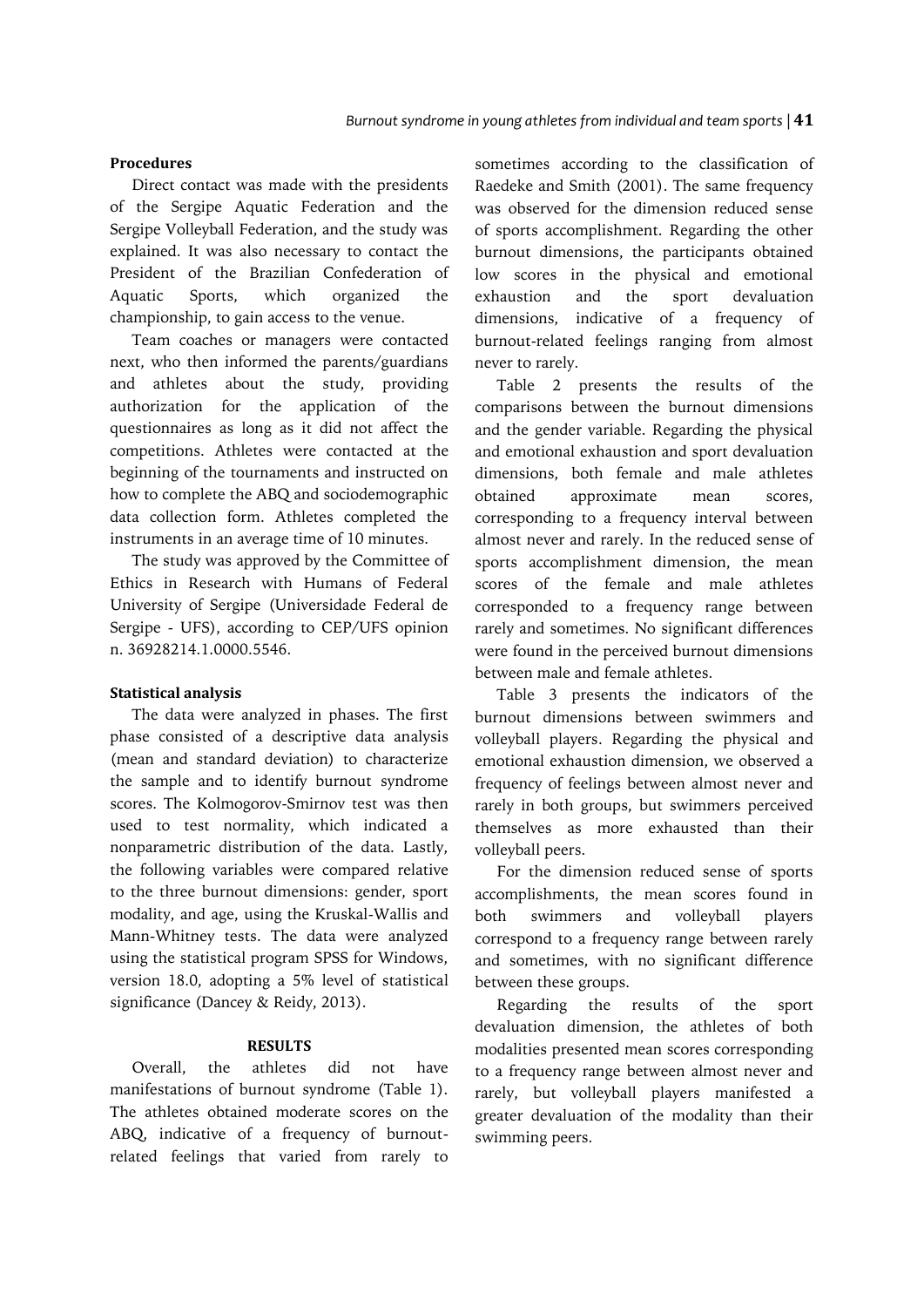### **42** | *ACA Santos, DA Pires, CMF Vorkapic, AA Bastos*

Table 1

*Mean and standard deviation of total burnout and its dimensions.*

| Dimension                              | N   | Mean | Standard deviation |
|----------------------------------------|-----|------|--------------------|
| Physical and emotional exhaustion      | 194 | 1.79 | 0.58               |
| Reduced sense of sports accomplishment | 194 | 2.54 | 0.40               |
| Sport devaluation                      | 194 | 1.82 | 0.90               |
| Total burnout                          | 194 | 2.09 | 0.42               |

Table 2

*Comparison between the variable gender and the burnout dimensions in athletes.*

| Dimension                              | Gender | N   | Mean | Standard<br>deviation | p    |  |
|----------------------------------------|--------|-----|------|-----------------------|------|--|
| Physical and emotional exhaustion      | Female | 66  | 1.79 | 0.57                  | 0.81 |  |
|                                        | Male   | 128 | 1.78 | 0.59                  |      |  |
| Reduced sense of sports accomplishment | Female | 66  | 2.54 | 0.40                  | 0.73 |  |
|                                        | Male   | 128 | 2.53 | 0.40                  |      |  |
| Sport devaluation                      | Female | 66  | 1.75 | 0.89                  | 0.39 |  |
|                                        | Male   | 128 | 1.85 | 0.90                  |      |  |

Table 3

*Comparison between the sports modalities and burnout syndrome dimensions.*

| Dimension                              | Modality   | N   | Mean | Standard<br>deviation | p       |  |
|----------------------------------------|------------|-----|------|-----------------------|---------|--|
| Physical and emotional exhaustion      | Swimming   | 128 | 1.88 | 0.59                  | $0.00*$ |  |
|                                        | Volleyball | 66  | 1.58 | 0.51                  |         |  |
| Reduced sense of sports accomplishment | Swimming   | 128 | 2.56 | 0.41                  | 0.53    |  |
|                                        | Volleyball | 66  | 2.50 | 0.37                  |         |  |
| Sport devaluation                      | Swimming   | 128 | 1.72 | 0.91                  | $0.01*$ |  |
|                                        | Volleyball | 66  | 2.00 | 0.86                  |         |  |

 $*$  p  $\leq 0.05$ 

#### Table 4

*Comparison between age and burnout dimensions.*

| Dimension                              | Age<br>(years) | N   | Mean | Standard<br>deviation | р       |
|----------------------------------------|----------------|-----|------|-----------------------|---------|
| Physical and emotional exhaustion      | 14-15          | 117 | 1.83 | 0.55                  | $0.04*$ |
|                                        | 16-17          | 77  | 1.70 | 0.61                  |         |
| Reduced sense of sports accomplishment | 14-15          | 117 | 2.54 | 0.41                  | 0.97    |
|                                        | 16-17          | 77  | 2.53 | 0.39                  |         |
| Sport devaluation                      | 14-15          | 117 | 1.74 | 0.92                  | 0.08    |
|                                        | 16-17          |     | 1.92 | 0.85                  |         |

 $* p \le 0.05$ 

Table 4 shows the distribution of the athletes according to the age variable, organized in two ranges: 14-15 years and 16-17 years, as well as their respective burnout dimension scores*.* Both groups had reduced scores on the physical and emotional exhaustion dimension, but younger athletes (14-15 years) perceived themselves to be more exhausted than their 16-17-year-old peers. Regarding the reduced sense of sports accomplishment dimension, both groups presented a frequency ranging from rarely to sometimes, with no significant difference. Lastly, both groups presented reduced scores of the sport devaluation dimension, also with no significant difference.

#### **DISCUSSION**

The purpose of this study was to compare the perception of the burnout syndrome related to the variables gender, sport, and age in young swimmers and volleyball players. Despite the context of accountability and pressure for results in youth sports, the indicators of total burnout, physical and emotional exhaustion, reduced sense of sports accomplishment, and sport depreciation were reduced.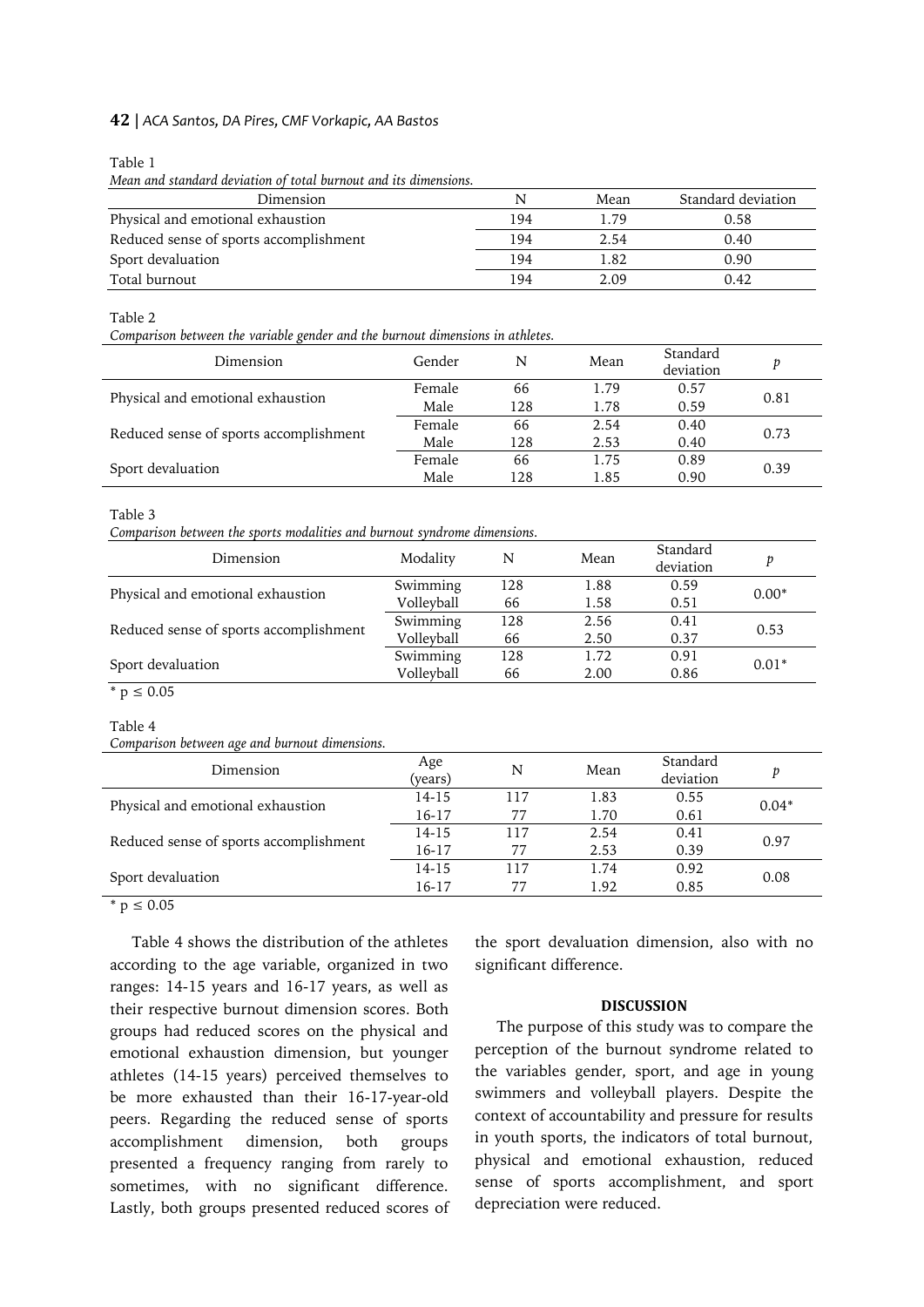Raedeke (1997) classified a mean of approximately 3 as a high burnout score, emphasizing that for an athlete to be classified as having severe burnout, high scores in the three dimensions are necessary since the syndrome is multidimensional. The athletes participating in the study are generally not at risk for the syndrome and cannot be classified as having severe burnout according to this classification. Our results are similar to those observed in university athletes in seven sports modalities in the United States (Raedeke & Smith, 2001) and in players belonging to the amateur New Zealand Rugby Union (Cresswell & Eklund, 2005).

Because burnout is located at the extreme end of a continuum that starts with negative adaptation responses to stress, progresses to a state of overtraining and reaches exhaustion, which can lead to an abandonment of the sports career (Silva, 1990), it is difficult to find active athletes with high burnout syndrome scores, since there is a great possibility that they have already ended their athletic careers, and thus did not participate in published studies. This process is known in the literature as the healthy worker effect (Zanatta & Lucca, 2015). As our study was performed on competing athletes, they did not have high burnout syndrome scores, and this result is similar to that found in Brazilian youth tennis players (Casagrande, Andrade, Viana, & Vasconcellos, 2014).

The results of the present study corroborate the findings of Costa, Oliveira, Farah, Guimarães, and Santos (2014). These authors compared the dimensions of burnout in relation to gender in the group of exposed athletes and did not notice differences between the groups. Given such evidence, there seems to be no relationship between the occurrence of burnout and gender, and this result diverges from the perspective that females have more frequent perceptions of the syndrome because they are more emotional and more involved with care, diet, and concern for the well-being of others. Thus, females would be more prone to the development of physical and emotional exhaustion (Silva & Carlotto, 2003). The absence of gender differences was also observed in beach volleyball athletes (Vieira, Carruzo, Aizava, & Rigoni, 2013). This concurs with the findings of Goodger et al*.* (2007), who, after evaluating 27 studies of burnout in athletes of individual and collective sports, did not consider the gender variable as a factor in the perception of the syndrome.

The sports literature has shown in great depth the influence of the gender variable on the perception of burnout in studies of coaches. A meta-analysis by Goodger et al*.* (2007) found no significant difference in 60% of the studies surveyed. However, significant differences were found in 40% of the studies, which indicated high rates of reduced sense of sports accomplishment among women.

Individual and collective sports have different technical, tactical, and psychosocial characteristics. Collective sports are characterized mainly by a division of tasks, greater support from teammates and a greater number of interpersonal relationships, whereas individual sports are characterized mainly by aloneness at the time of the match, that is, there are no teammates during a competition, only opponents (Coakley, 1992). Due to these characteristics, Smith (1986) suggested that burnout seems to be more often associated with athletes who practice individual sports.

The findings only partially corroborate the study by Smith (1986), which states that athletes in individual sports are more likely to develop the syndrome than athletes of collective sports. The young swimmers perceived themselves as more exhausted than their volleyball peers. A possible explanation for this result is the demanding routine of swimming training and competitions, and its practice is conducive to the development of feelings of loneliness and monotony (Noce & Simim, 2009). This also may be due to the fact that swimmers start their sporting courses earlier than volleyball athletes.

The reduced sense of sports accomplishment was the most prevalent feeling in athletes of both modalities. Factors such as not being able to achieve the desired results, or not achieving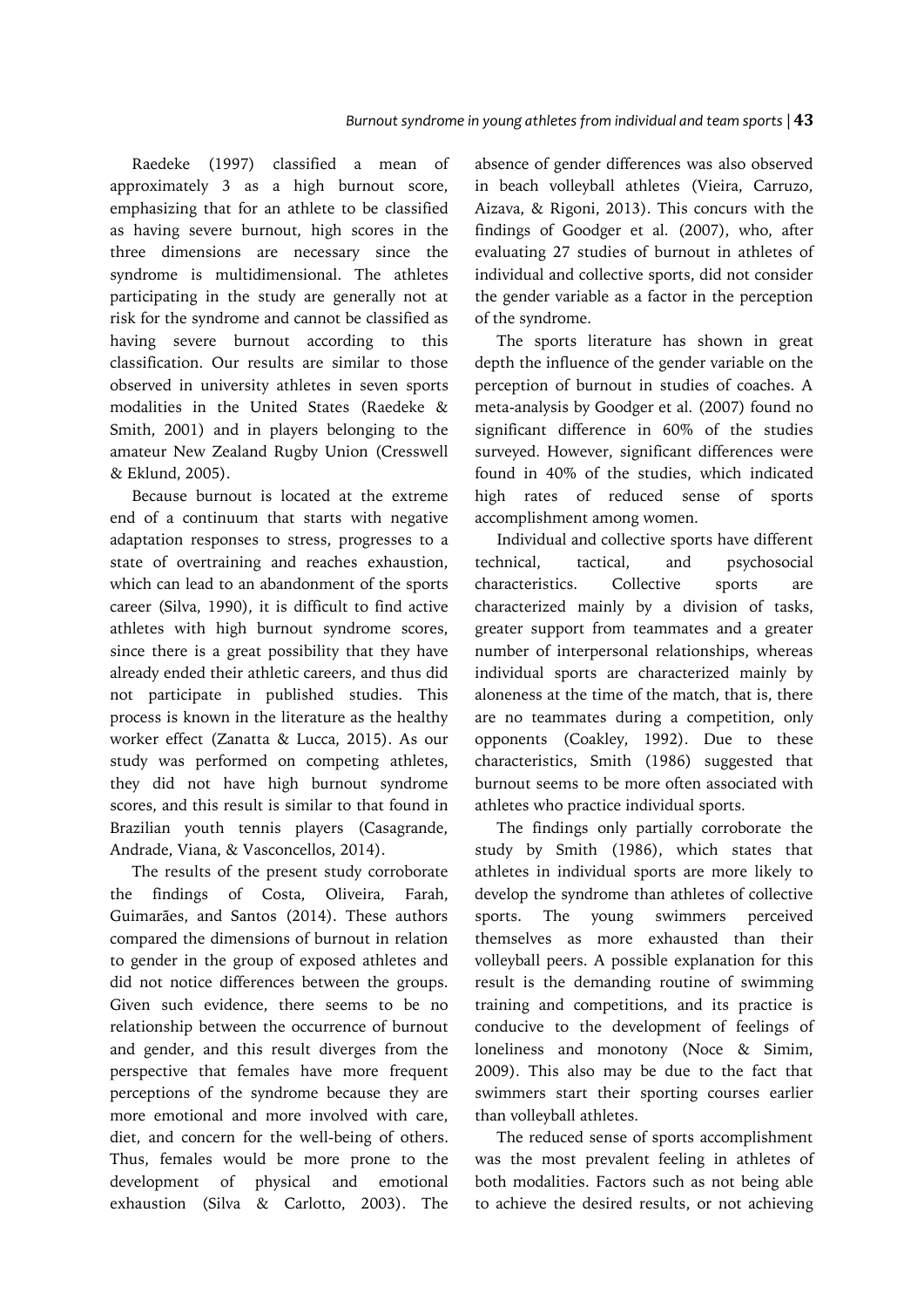## **44** | *ACA Santos, DA Pires, CMF Vorkapic, AA Bastos*

dreams as an athlete, correspond to this dimension. There is excessive concern with sports results in adolescence, since performance at this stage may determine the continuity of the athletic career into adulthood (Goodger, Wolfenden, & Lavallee, 2007). Because of the pressure involved combined with the emotional insecurity characteristic of adolescence and the current sports system that promotes heightened competition among young athletes (Coakley, 1992), abandonment of the sport (dropout) has been observed frequently in this age group (Isoard-Gautheur et al., 2016).

The sports devaluation dimension refers to the lack of desire, interest, and concern with the sport (Raedeke, 1997). In the present study, we observed a reduced frequency of feelings corresponding to this dimension, indicating that the young athletes remain committed and motivated by their sports careers. Intrinsic motivation (associated with the search for personal satisfaction and self-knowledge) is a protective factor against burnout (Gustafsson, Carlin, Podlog, Stenling, & Lindwall, 2018). Conversely, Cresswell, and Eklund (2005) found a close relationship between the onset of burnout and loss of motivation by the athlete. In the present study, volleyball players scored higher in the sports devaluation dimension. These findings contradict the argument of Coakley (1992) that individual sport athletes are more susceptible to the perception of burnout. Considering that individual sport athletes have, on average, a higher training load, which is a factor that could lead to a greater risk of burnout, the observation of higher indicators among collective sports athletes may be related to factors external to training (Gustafsson et al.*,*  2007).

Regarding the effect of the age variable on the perception of burnout, the findings of the present study suggest higher indicators of the physical and emotional exhaustion dimension among athletes aged 14-15 years than in their 16-17-year-old peers. A possible explanation for this result is that younger athletes participating in competitions at the national and regional levels have not yet mastered strategies for

controlling emotions and coping with the stressors of competition (Nicholls, Taylor, Carroll, & Perry, 2016). Diverging from the present study, Costa et al. (2014) did not find significant differences in a comparative analysis of age groups among young Brazilian swimmers. Therefore, there seems to be no relationship between burnout perception and chronological age.

In addition, research on burnout in Brazilian sports has not yet addressed the manifestation of burnout based on demographic, psychological, and situational variables such as age, training load, and personality type (Pires, Santiago, Samulski, & Costa, 2012). One perspective to be considered is that the relationship between burnout and the stages of maturational development has not yet been investigated (Malina, 2010), since categories in competitions are determined by chronological age and not by maturational stage, which may negate the influence of age as an indicator of burnout.

We emphasize the cross-sectional design of this study as a limitation. Future studies should continue to analyse burnout in young athletes, considering the onset, development, and peaks of burnout syndrome in a longitudinal perspective. Thus, covering different contexts of competitive seasons, as some studies (e.g., Cresswell & Eklund, 2006, 2007; Lai & Wiggins, 2003; Pires, Bara Filho, Debien, Coimbra, & Ugrinowitsch, 2016) indicate that burnout tends to increase throughout the season, with higher scores observed at the end of the season.

Therefore, closer monitoring by parents and coaches of athletes with burnout scores closer to the values classified as high may be necessary. The fact that, in this study, the data were collected in the middle of the season may explain the low burnout scores*,* which would not necessarily remain low until the end of the season. Other perceived limitations were the small sample size and the absence of comparative variables with the burnout dimensions. According to a recent expert statement (Madigan, Gustafsson, Smith, Raedeke, & Hill, 2019), future research should, therefore, adopt a multidisciplinary approach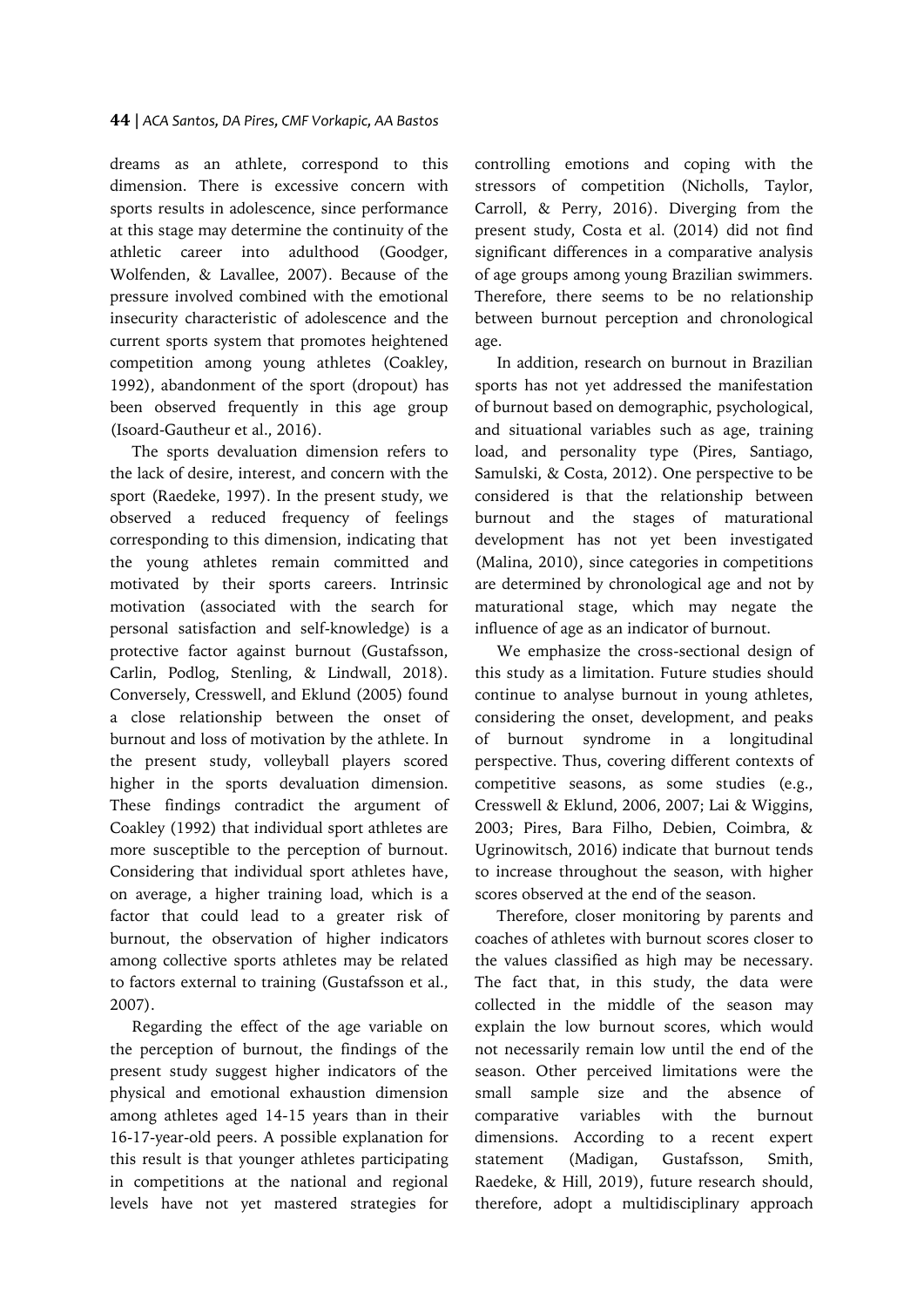that aims to identify endocrine (e.g., cortisol) and immunological (e.g., salivary IgA) markers associated with burnout.

## **CONCLUSION**

We observed a reduced average score of total burnout and its dimensions among the young athletes. We did not find an effect of gender on the perception of the burnout dimensions. Swimmers had greater physical and emotional exhaustion than their volleyball peers. Conversely, volleyball players had greater perceived sport devaluation than their swimming peers. Athletes in the 14-15-year-old age group presented greater physical and emotional exhaustion than their 16-17-year-old peers, which is a warning sign that must be considered to prevent these athletes from abandoning their careers early.

| Acknowledgments:    |  |
|---------------------|--|
| Nothing to declare. |  |
|                     |  |

**Conflict of interests:** Nothing to declare.

**Funding:**

Authors thank PROPESP/UFPA for support funding English translation.

#### **REFERENCES**

- Appleton, P., Hall, H., & Hill, A. (2009). Relations between multidimensional perfectionism and burnout in junior-elite male athletes. *Psychology of Sport & Exercise*, *10*(4), 457-465.
- Casagrande, P., Andrade, A., Viana, M., & Vasconcellos, D. (2014). Burnout em tenistas brasileiros infanto-juvenis. *Motricidade*, *10*(2), 60-71.
- Coakley, J. (1992). Burnout among Adolescent Athletes: A Personal Failure or Social Problem? *Sociology of Sport Journal*, *9*(3), 271-285.
- Costa, M., Oliveira, S., Farah, B., Guimarães, F., & Santos, M. (2014). Síndrome de *burnout* entre jovens nadadores: frequências de sentimentos independentes do gênero e da categoria de competição. *Journal of Physical Education*, *25*(2), 173-180.
- Cresswell, S., & Eklund, R. (2007). Athlete burnout: a longitudinal quantitative study. *The Sport Psychologist***,** *21*(1), 1-20.
- Cresswell, S., & Eklund, R. (2006). Changes in athlete burnout over a 30 week "rugby year". *Journal of Science and Medicine in Sport*, *9*(1), 125- 134.
- Cresswell, S., & Eklund, R. (2005). Motivation and burnout among top amateur rugby players. *Medicine and Science in Sport and Exercise*, *37*(3), 469-477.
- Curran, T., Appleton, P., Hill, A., & Hall, H. (2011). Passion and burnout in elite junior soccer players: the mediating role of self- determined motivation. *Psychology of Sport & Exercise*, *12*(6), 655-661.
- Dancey, C., & Reidy, J. (2013). *Estatística sem matemática para a psicologia* (5ª ed.). Porto Alegre: Penso.
- Fernández, C., Palacios, C., Fernández, E., Otero, M., & Raedeke, T. (2012). Adaptación del ABQ para la evaluación del *burnout* en deportistas colombianos. *Revista Iberoamericana de Psicología del Ejercicio y el Deporte*, *7*(2), 271-286.
- Gerber, M., Gustafsson, H., Seelig, H., Kellmann, M., Ludyga, S., Colledge, F.,... Bianchi, R. (2018). Usefulness of the Athlete Burnout Questionnaire (ABQ) as a screening tool for the detection of clinically relevant burnout symptoms among young elite athletes. *Psychology of Sport & Exercise*, *39*, 104-113.
- Goodger, K., Gorely, T., Lavallee, D., & Harwood, C. (2007). Burnout in sport: a systematic review. *The Sport Psychologist*, *21*(2), 127-151.
- Goodger, K., Wolfenden, L., Lavallee, D. (2007). Symptoms and consequences associated with three dimensions of *burnout* in junior tennis players. *International Journal of Sport Psychology*, *38*(4), 342-364.
- Guedes, D., & Souza, R. (2016). Propriedades psicométricas do Athlete Burnout Questionnaire para uso em atletas jovens brasileiros. *Journal of Physical Education*, *27*(1), e-2708.
- Gustafsson, H., Carlin, M., Podlog, L., Stenling, A., & Lindwall, M. (2018). Motivational profiles and burnout in elite athletes: A person-centered approach. *Psychology of Sport & Exercise*, *35*, 118- 125.
- Gustafsson, H., Defreese, J., & Madigan, D. (2017). Athlete burnout: review and recommendations. *Current Opinion in Psychology*, *16*, 109-113.
- Gustafsson, H., Hancock, D., & Côté, J. (2014). Describing citation structures in sport burnout literature: A citation network analysis. *Psychology of Sport & Exercise*, *15*(6), 620-626.
- Gustafsson, H., Hill, A., Stenling, A., & Wagnsson, S. (2016). Profiles of perfectionism, parental climate, and burnout among competitive junior athletes. *Scandinavian Journal of Medicine and Science in Sports*, *26*(10), 1256-1264.
- Gustafsson, H., Kentta, G., Hassmen, P., & Lundqvist, C. (2007). Prevalence of burnout in competitive adolescent athletes. *The Sport Psychologist*, *21*(1), 21-37.